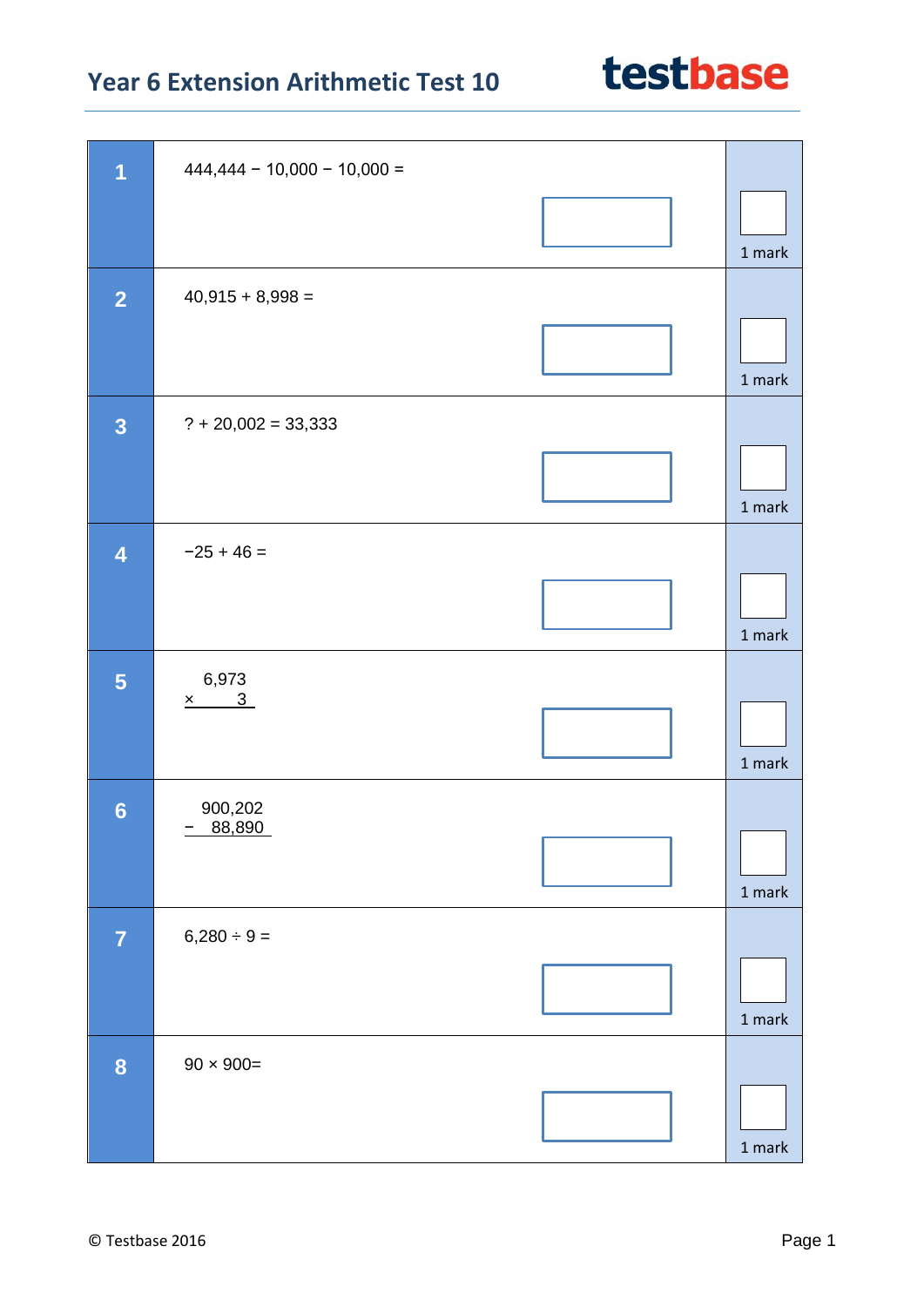| 9  | $4,000 \div 800 =$         |          |
|----|----------------------------|----------|
|    |                            | 1 mark   |
| 10 | $12 \times 50 \times 20 =$ |          |
|    |                            | 1 mark   |
| 11 | $25,000 \div 50 =$         |          |
|    |                            | $1$ mark |
| 12 | $3,500 \div 50 + 150 =$    |          |
|    |                            | 1 mark   |
| 13 | $154.6 + 8.467 =$          |          |
|    |                            | 1 mark   |
| 14 | 87.62<br>$x$ 8             |          |
|    |                            | 1 mark   |
| 15 | $11^2 + 6^2 - 4^3 =$       |          |
|    |                            | 1 mark   |
| 16 | $40 + 7 \times 40 =$       |          |
|    |                            | $1$ mark |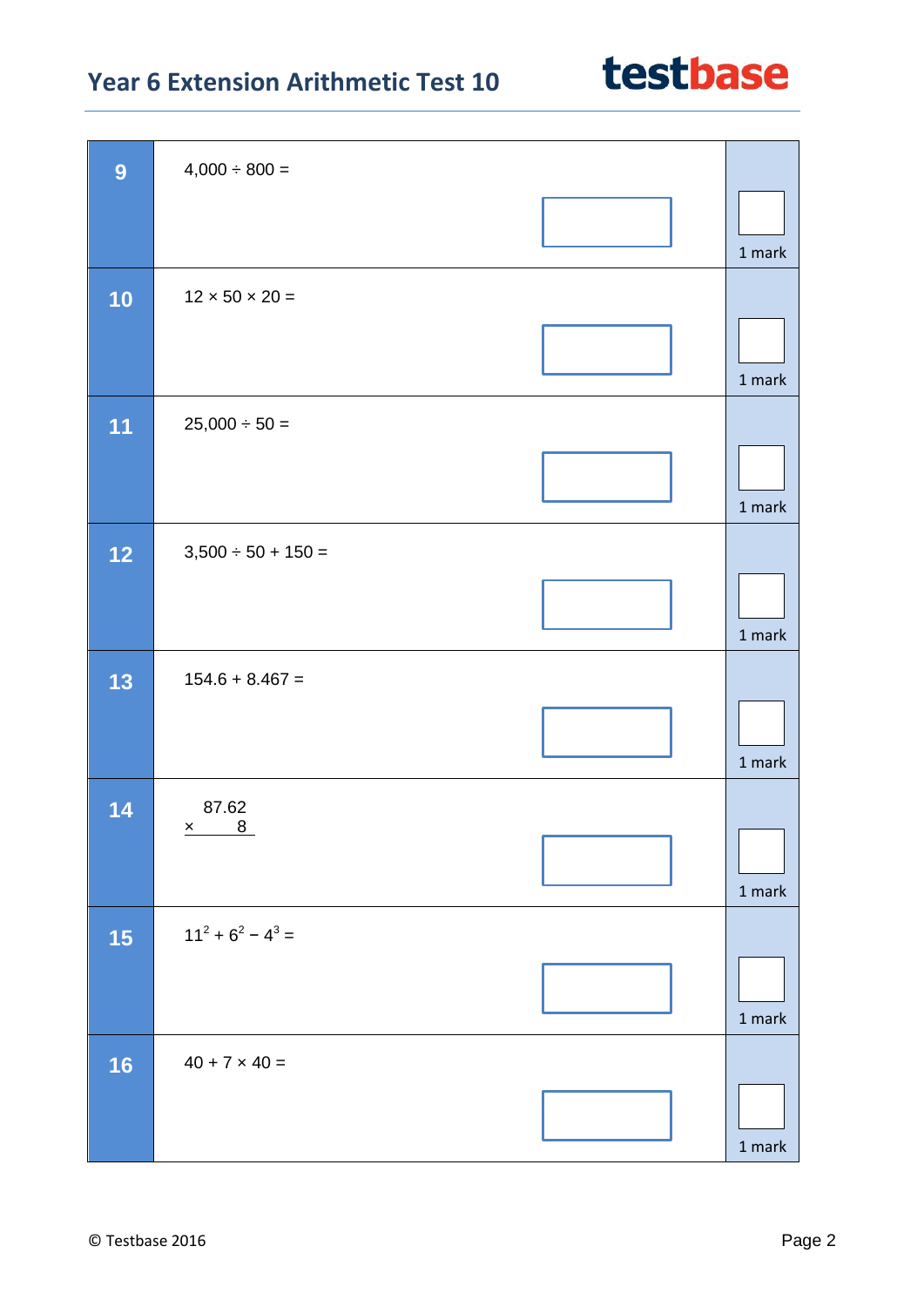| 17        | $555,005 + 55,005 =$    |          |
|-----------|-------------------------|----------|
|           |                         | 1 mark   |
| 18        | $817.02 - 59.8 =$       |          |
|           |                         | 1 mark   |
| 19        | $0.08 \times 9 =$       |          |
|           |                         | 1 mark   |
| <b>20</b> | $100, 101 - 9 =$        |          |
|           |                         | 1 mark   |
| 21        | $101.01 \times 1000 =$  |          |
|           |                         | 1 mark   |
| 22        | $100 - 60 \div 4 + 9 =$ |          |
|           |                         | 1 mark   |
| 23        | $0.6 = \frac{?}{25}$    |          |
|           |                         | $1$ mark |
| 24        | $2.5 \div 100 =$        |          |
|           |                         | $1$ mark |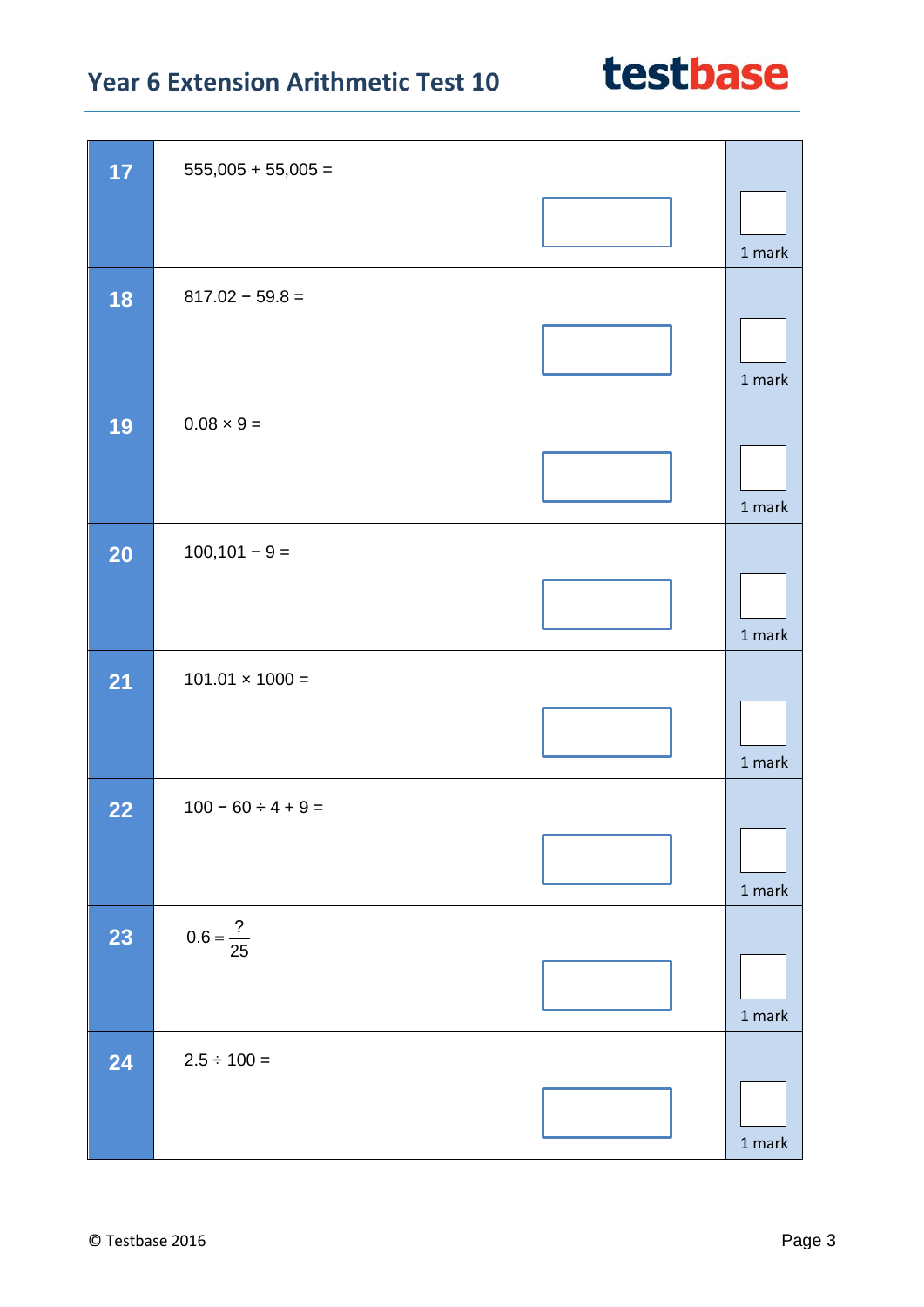| <b>25</b> | $\frac{11}{12} - \frac{1}{2} =$    |                                   |
|-----------|------------------------------------|-----------------------------------|
|           |                                    | 1 mark                            |
| <b>26</b> | 786                                |                                   |
|           | $\times$ 94                        | 2 marks                           |
| <b>27</b> | $78.6 \div 4 =$                    |                                   |
|           |                                    | $1$ mark                          |
| <b>28</b> | $0.025 = ?%$                       |                                   |
|           |                                    | 1 mark                            |
| <b>29</b> | 4598                               |                                   |
|           | 62<br>$\underline{x}$              | 2 marks                           |
| 30        | 33% of $20 =$                      |                                   |
|           |                                    | $1$ mark                          |
| 31        | $29\overline{\smash{)}6833}$ =     |                                   |
|           |                                    | 2 marks                           |
| 32        | $\frac{3}{8} \times \frac{5}{7} =$ |                                   |
|           |                                    | $1 \ensuremath{\, \mathrm{mark}}$ |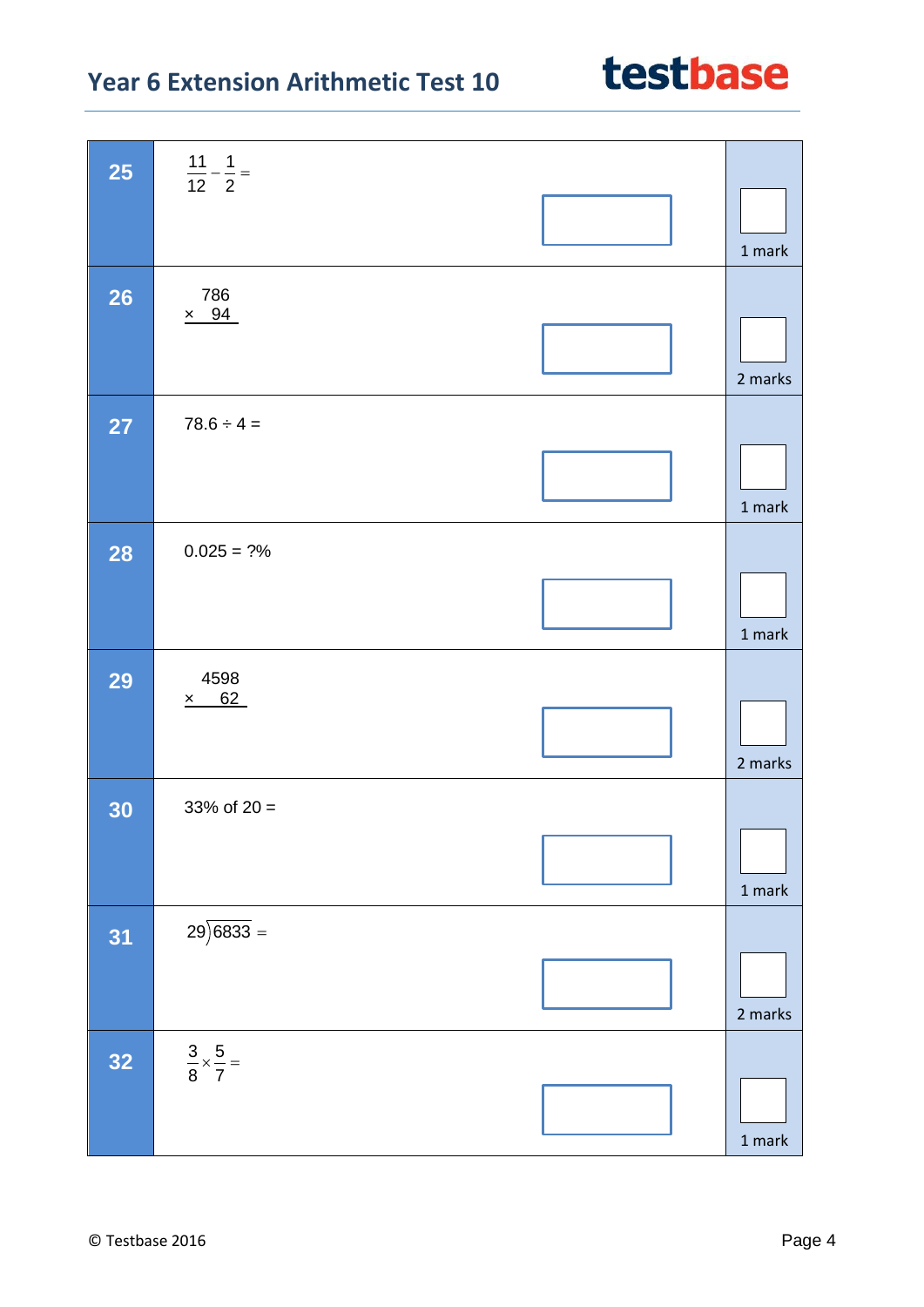| 33 | $\frac{1}{3} \div 4 =$         |        |
|----|--------------------------------|--------|
|    |                                |        |
|    |                                | 1 mark |
| 34 | $\frac{3}{8} \times 12 =$      |        |
|    |                                | 1 mark |
|    |                                |        |
| 35 | $\frac{3}{5} + \frac{7}{12} =$ |        |
|    |                                |        |
|    |                                | 1 mark |
| 36 | $4\frac{4}{5} \times 7 =$      |        |
|    |                                |        |
|    |                                |        |
|    |                                | 1 mark |
| 37 | $2\frac{5}{6}+4\frac{3}{4}=$   |        |
|    |                                |        |
|    |                                | 1 mark |
|    |                                |        |

 $\overline{\phantom{a}}$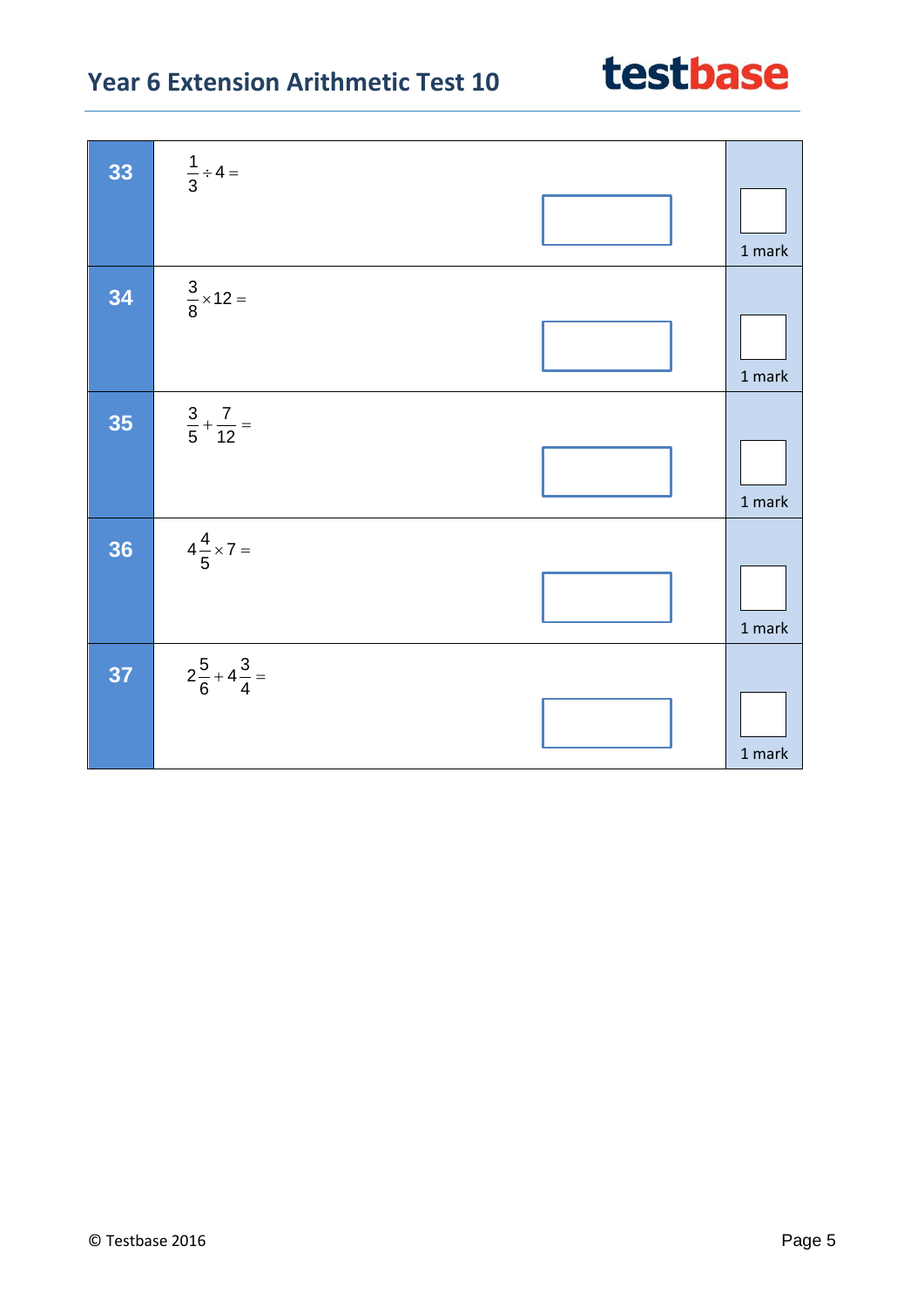#### **Mark scheme**

| 1.  | 424,444                                       | $[1]$ | 20. | 100,092                                                                   | $[1]$ |  |
|-----|-----------------------------------------------|-------|-----|---------------------------------------------------------------------------|-------|--|
| 2.  | 49,913                                        | $[1]$ | 21. | 101,010                                                                   | $[1]$ |  |
| 3.  | 13,331                                        | $[1]$ | 22. | 94                                                                        | $[1]$ |  |
| 4.  | 21                                            | $[1]$ | 23. | $\frac{15}{25}$                                                           | $[1]$ |  |
| 5.  | 20,919                                        | $[1]$ | 24. | 0.025                                                                     | $[1]$ |  |
| 6.  | 811,312                                       | $[1]$ | 25. | $\frac{5}{12}$ or equivalent                                              | $[1]$ |  |
| 7.  | 697 r7 or equivalent<br>e.g. $679\frac{7}{9}$ | $[1]$ | 26. | For 2 marks: 73,884<br>For 1 mark:                                        | $[2]$ |  |
| 8.  | 81,000                                        | $[1]$ |     | 786<br>$\frac{\times 94}{3144}$                                           |       |  |
| 9.  | 5                                             | $[1]$ |     | 70740<br>73884                                                            |       |  |
| 10. | 12,000                                        | $[1]$ |     | An error in one row, then added                                           |       |  |
| 11. | 500                                           | $[1]$ |     | correctly, or an error in the addition                                    |       |  |
| 12. | 220                                           | $[1]$ | 27. | 19.65                                                                     | $[1]$ |  |
| 13. | 163.067                                       | $[1]$ | 28. | 2.5%                                                                      | $[1]$ |  |
| 14. | 700.96                                        | $[1]$ | 29. | For 2 marks: 285,076<br>For 1 mark:                                       | $[2]$ |  |
| 15. | 93                                            | $[1]$ |     | 4598<br>$\times$ 62                                                       |       |  |
| 16. | 320                                           | $[1]$ |     | 9196<br>275880                                                            |       |  |
| 17. | 610,010                                       | $[1]$ |     | 285076                                                                    |       |  |
| 18. | 757.22                                        | $[1]$ |     | An error in one row, then added<br>correctly, or an error in the addition |       |  |
| 19. | 0.72                                          | [1]   | 30. | 6.6                                                                       | $[1]$ |  |